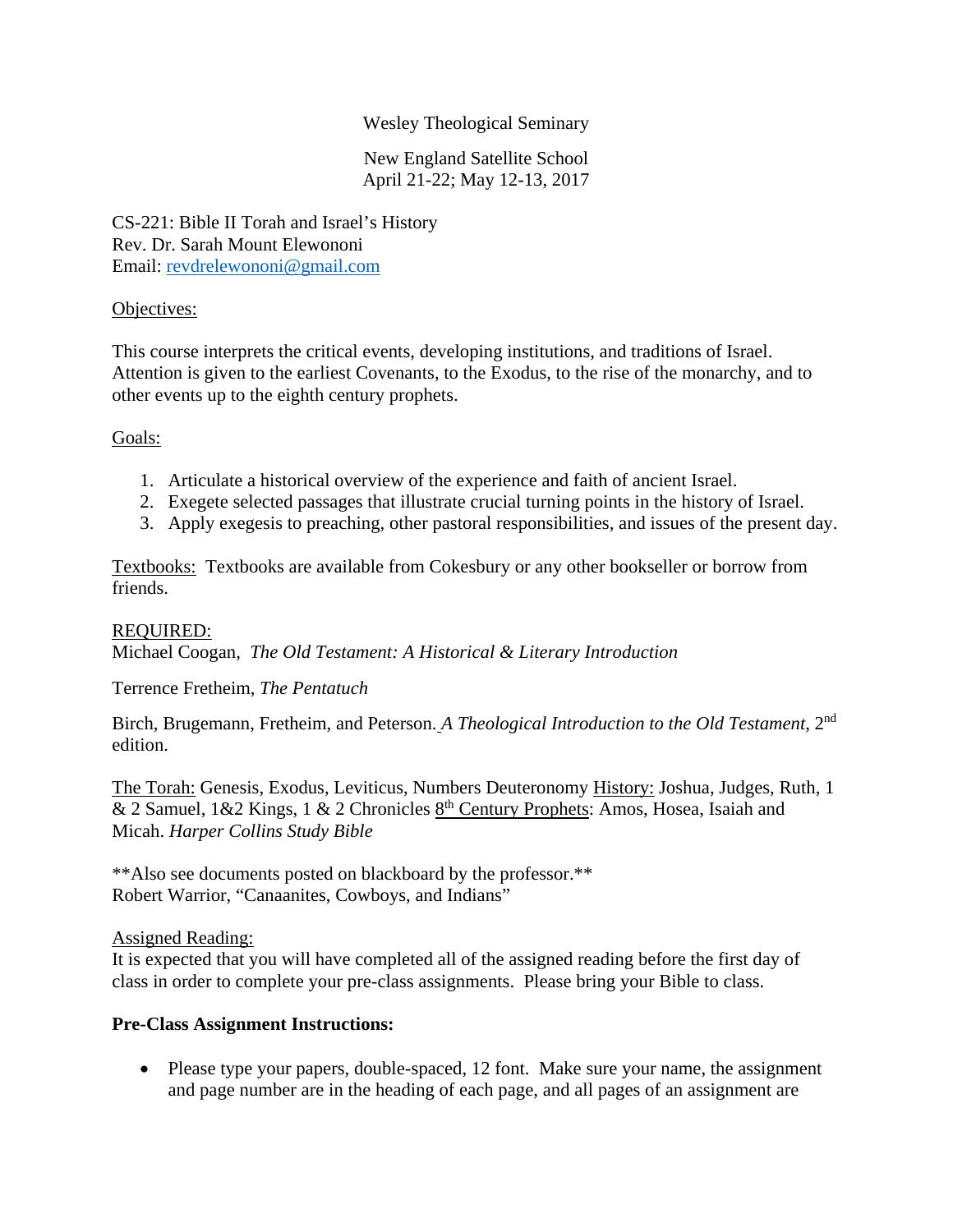stapled together. Be ready to submit a paper copy of your assignment at the start of the class on which it is due.

- Be sure to refer to all textbooks and reference books in your answers.
- Don't use footnotes or endnotes when you quote but simply give the author and page number in parentheses after the quote, e. g. (Coogan, 49).
- Pay attention to page limits. Anything over the posted limit may be discounted.

# **Course Outline:**

April 21-22, 2017 Genesis Blessing and Covenant Moses and Exodus Guidance in the Wilderness Sinai Covenant and the Ten Commandments Crossing Jordan: Entering the Land

May 12-13, 2017 Israel in Canaan without a King Rise of the Monarchy: Samuel and Saul David: Succession, Success, Failure and Grace Solomon and the Divided Monarchy The Rise of Prophets

## **Due April 21, 2017**

- 1. **Wrestling for a Blessing** After considering what the required reading and Charles Wesley's hymn #387 UMH have to say, write a sermon for your congregation on Genesis 32:22-31 (August 6 for this year's lectionary). In the sermon summarize the events of Jacob's life that led up to this dramatic moment, explain what kind of blessing Jacob is asking for, and invite your congregation to consider themselves and their relationship with God in light of this paradigm. (4 pages please bring two copies, one for me and one for a classmate)
- 2. **God Calls a Leader** Describe the call narrative of Moses in Exodus 3. List the parts of the call narrative and comment on the significance of each part in terms of what it says about God and about Moses. What does this call narrative say about the relationship between God and Moses? How is your call to lead God's people like or unlike the call of Moses? (2 pages)
- 3. **Being Sons and Daughters of a Covenant** The Ten Commandments (Decalogue) has been seen as the heart of the covenant from Sinai. Define the word "covenant" showing that you have consulted all of the readings. Discuss the form and content of the Decalogue. Choose one commandment and describe how living by it today will impact the life of a professing member of the Church. (2 pages)
- 4. Choose one: